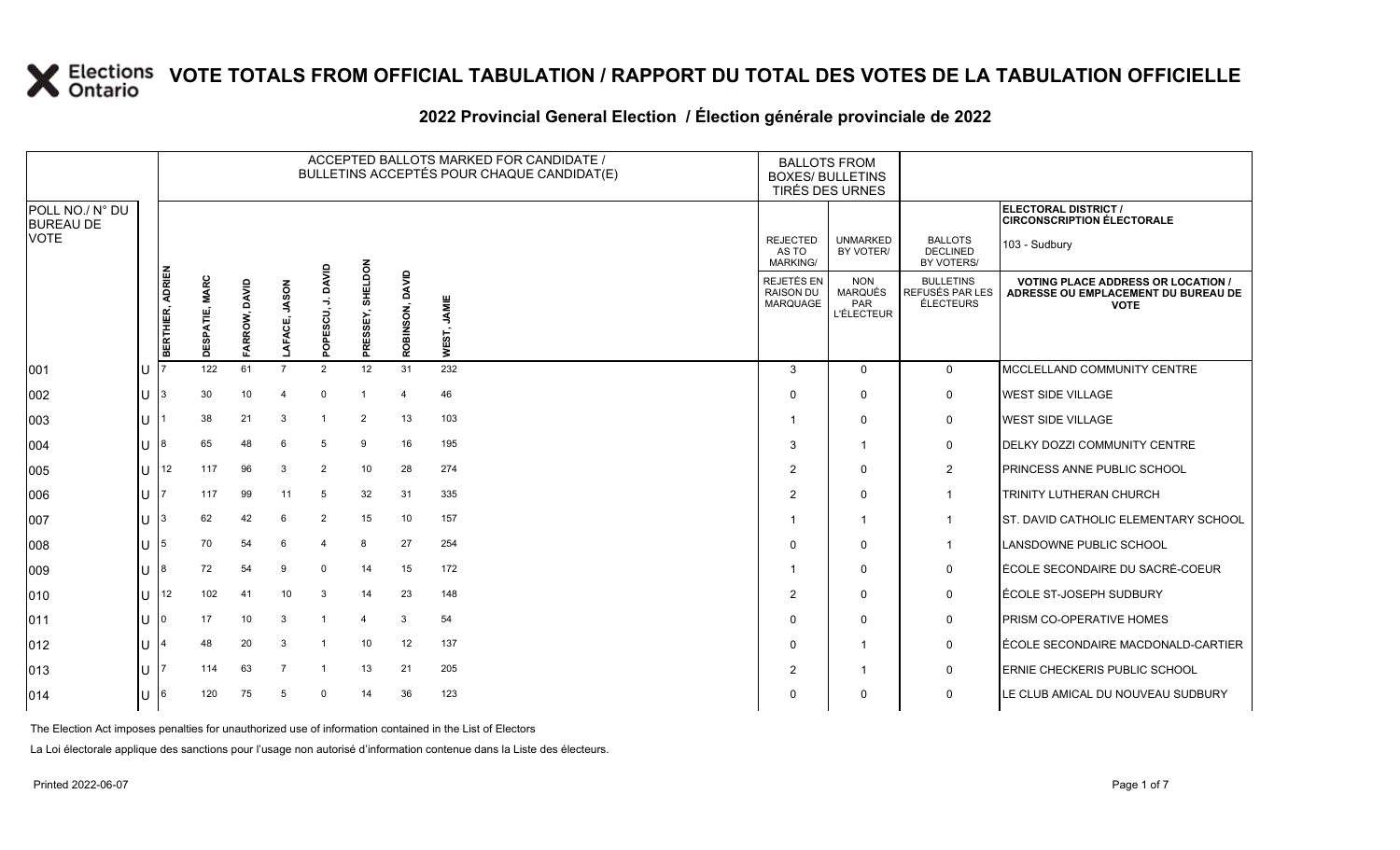#### **2022 Provincial General Election / Élection générale provinciale de 2022**

|                                     |     |                  |                |               |                |                      |                     |                 | ACCEPTED BALLOTS MARKED FOR CANDIDATE /<br>BULLETINS ACCEPTÉS POUR CHAQUE CANDIDAT(E) |                                                   | <b>BALLOTS FROM</b><br><b>BOXES/ BULLETINS</b><br>TIRÉS DES URNES |                                                         |                                                                                                 |
|-------------------------------------|-----|------------------|----------------|---------------|----------------|----------------------|---------------------|-----------------|---------------------------------------------------------------------------------------|---------------------------------------------------|-------------------------------------------------------------------|---------------------------------------------------------|-------------------------------------------------------------------------------------------------|
| POLL NO./ N° DU<br><b>BUREAU DE</b> |     |                  |                |               |                |                      |                     |                 |                                                                                       |                                                   |                                                                   |                                                         | ELECTORAL DISTRICT /<br><b>CIRCONSCRIPTION ÉLECTORALE</b>                                       |
| <b>VOTE</b>                         |     |                  |                |               |                |                      |                     |                 |                                                                                       | <b>REJECTED</b><br>AS TO<br><b>MARKING/</b>       | <b>UNMARKED</b><br>BY VOTER/                                      | <b>BALLOTS</b><br><b>DECLINED</b><br>BY VOTERS/         | 103 - Sudbury                                                                                   |
|                                     |     | BERTHIER, ADRIEN | DESPATIE, MARC | FARROW, DAVID | LAFACE, JASON  | J. DAVID<br>POPESCU, | SHELDON<br>PRESSEY, | ROBINSON, DAVID | JAMIE<br>WEST,                                                                        | <b>REJETÉS EN</b><br><b>RAISON DU</b><br>MARQUAGE | <b>NON</b><br><b>MARQUÉS</b><br>PAR<br><b>L'ÉLECTEUR</b>          | <b>BULLETINS</b><br>REFUSÉS PAR LES<br><b>ÉLECTEURS</b> | <b>VOTING PLACE ADDRESS OR LOCATION /</b><br>ADRESSE OU EMPLACEMENT DU BUREAU DE<br><b>VOTE</b> |
|                                     |     | 12               | 153            | 115           |                | $\Omega$             | 9                   | 19              | 152                                                                                   | $\Omega$                                          | $\Omega$                                                          |                                                         |                                                                                                 |
| 015                                 | ш   |                  |                |               |                |                      |                     |                 |                                                                                       |                                                   |                                                                   | $\mathbf 0$                                             | ST. STEPHEN'S ON THE HILL UNITED<br><b>CHURCH</b>                                               |
| $ 016\rangle$                       | lu  |                  | 104            | 74            | 5              |                      | 14                  | 18              | 113                                                                                   |                                                   | $\mathbf 0$                                                       | $\mathbf{1}$                                            | CARL A. NESBITT PUBLIC SCHOOL                                                                   |
| $ 017\rangle$                       | Iп  |                  | 132            | 80            | 4              | $\Omega$             | $\overline{7}$      | 23              | 187                                                                                   | $\Omega$                                          | $\mathbf 0$                                                       | 2                                                       | NORTHERN CENTRE FOR ADVANCED<br><b>TECHNOLOGY</b>                                               |
| $ 018\rangle$                       | lu  | 11               | 216            | 99            | 6              | $\overline{2}$       | 19                  | 28              | 212                                                                                   | $\overline{2}$                                    | $\mathbf 0$                                                       | $\mathsf{O}$                                            | CYRIL VARNEY PUBLIC SCHOOL                                                                      |
| $ 019\rangle$                       | lu  |                  | 36             | 27            | $\mathbf 0$    | $\mathbf 0$          | -1                  | $\overline{1}$  | 65                                                                                    | 0                                                 | $\mathbf 0$                                                       | 0                                                       | CHURCH OF THE ASCENSION                                                                         |
| 020                                 | lu  | 10               | 185            | 119           | $\overline{7}$ | $\overline{2}$       | 22                  | 20              | 258                                                                                   |                                                   | 0                                                                 | 0                                                       | UNITED PENTECOSTAL CHURCH                                                                       |
| 021                                 | lu  |                  | 138            | 96            | 5              | $\overline{1}$       | 15                  | 24              | 214                                                                                   | 5                                                 | $\mathbf 0$                                                       | $\overline{1}$                                          | ÉCOLE FÉLIX-RICARD                                                                              |
| 022                                 | Iυ. | 19               | 156            | 77            | $\overline{2}$ | -1                   | 6                   | 25              | 178                                                                                   | 2                                                 | $\mathbf 0$                                                       | $\mathsf{O}$                                            | <b>GYMZONE GYMNASTICS &amp; ATHLETICS</b>                                                       |
| 023                                 | lu  | $\overline{2}$   | 186            | 101           | 5              | $\mathbf 0$          | $\overline{7}$      | 10              | 233                                                                                   | $\overline{2}$                                    | $\mathbf 0$                                                       | $\mathsf{O}$                                            | <b>WESTMOUNT AVENUE PUBLIC SCHOOL</b>                                                           |
| 024                                 | Iп  |                  | 112            | 90            | 6              | $\overline{4}$       | 12                  | 12              | 147                                                                                   | $\overline{2}$                                    | $\Omega$                                                          | $\mathbf 0$                                             | <b>HOLY TRINITY CATHOLIC ELEMENTARY</b><br><b>SCHOOL</b>                                        |
| 025                                 | lu  | 6                | 93             | 42            | 10             | $\overline{2}$       | 18                  | 36              | 167                                                                                   |                                                   | $\mathbf 0$                                                       | $\mathsf{O}$                                            | ÉCOLE PUBLIQUE JEANNE-SAUVÉ                                                                     |
| 026                                 | lu  | 5                | 22             | 24            | $\Omega$       | -1                   | 3                   | 9               | 74                                                                                    |                                                   | $\mathbf 0$                                                       | 0                                                       | ST. ANDREW'S PLACE - 111 LOUNGE                                                                 |
| 027                                 | lu  |                  | 6              |               | $\mathcal{P}$  | $\Omega$             | $\Omega$            | $\overline{2}$  | 28                                                                                    | $\Omega$                                          | $\mathbf 0$                                                       | 0                                                       | ST. ANDREW'S PLACE - 111 LOUNGE                                                                 |

The Election Act imposes penalties for unauthorized use of information contained in the List of Electors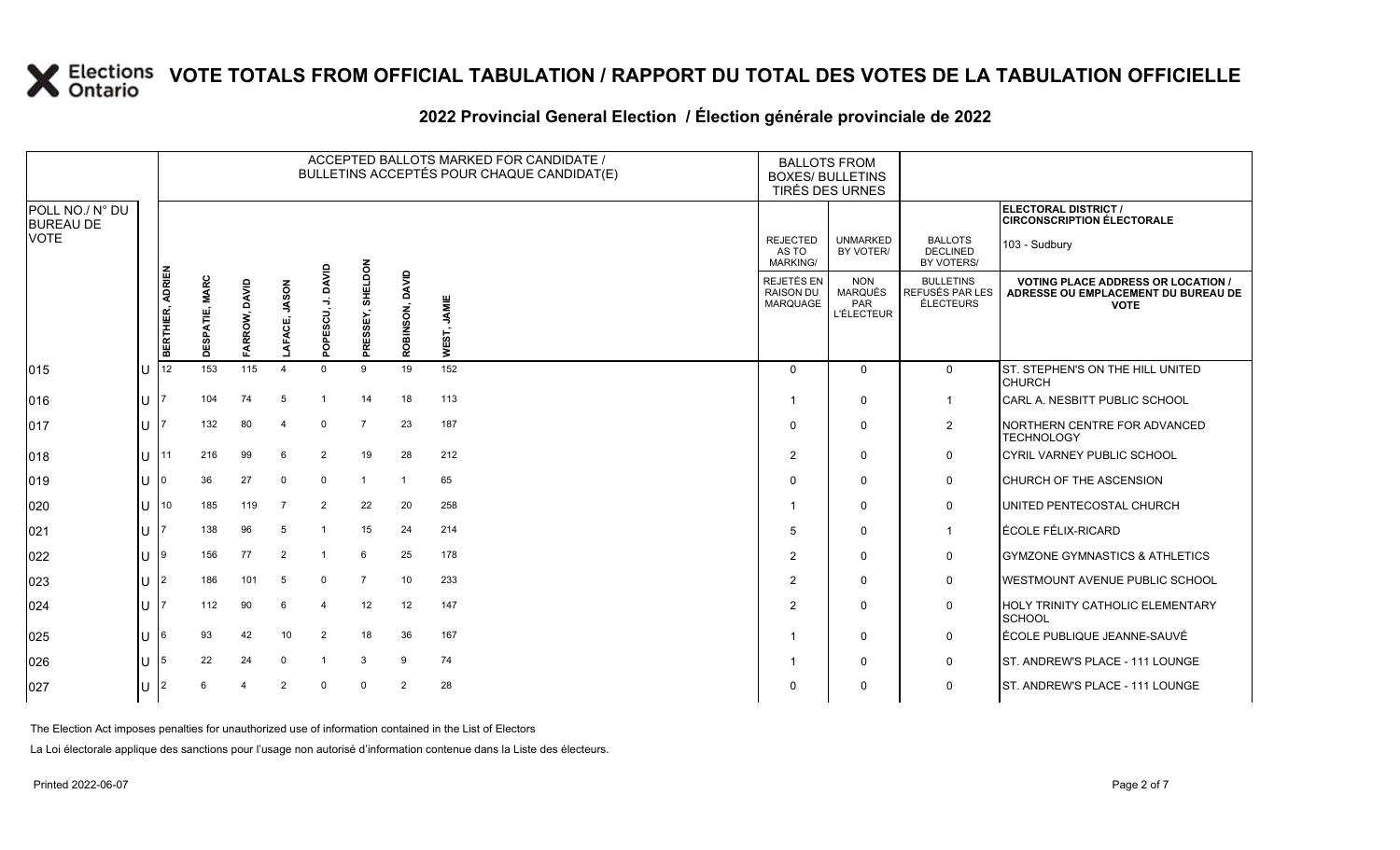### **2022 Provincial General Election / Élection générale provinciale de 2022**

|                                     |              |                  |                |                  |                           |                                           |                     |                 | ACCEPTED BALLOTS MARKED FOR CANDIDATE /<br>BULLETINS ACCEPTÉS POUR CHAQUE CANDIDAT(E) | <b>BALLOTS FROM</b><br><b>BOXES/ BULLETINS</b><br>TIRÉS DES URNES |                                                          |                                                  |                                                                                                 |
|-------------------------------------|--------------|------------------|----------------|------------------|---------------------------|-------------------------------------------|---------------------|-----------------|---------------------------------------------------------------------------------------|-------------------------------------------------------------------|----------------------------------------------------------|--------------------------------------------------|-------------------------------------------------------------------------------------------------|
| POLL NO./ N° DU<br><b>BUREAU DE</b> |              |                  |                |                  |                           |                                           |                     |                 |                                                                                       |                                                                   |                                                          |                                                  | ELECTORAL DISTRICT /<br><b>CIRCONSCRIPTION ÉLECTORALE</b>                                       |
| <b>VOTE</b>                         |              |                  |                |                  |                           |                                           |                     |                 |                                                                                       | <b>REJECTED</b><br>AS TO<br><b>MARKING/</b>                       | <b>UNMARKED</b><br>BY VOTER/                             | <b>BALLOTS</b><br><b>DECLINED</b><br>BY VOTERS/  | 103 - Sudbury                                                                                   |
|                                     |              | BERTHIER, ADRIEN | DESPATIE, MARC | DAVID<br>FARROW, | <b>JASON</b><br>ō<br>LAFA | DAVID<br>$\rightarrow$<br>ESCU,<br>ō<br>௳ | SHELDON<br>PRESSEY, | ROBINSON, DAVID | JAMIE<br>WEST,                                                                        | REJETÉS EN<br><b>RAISON DU</b><br>MARQUAGE                        | <b>NON</b><br>MARQUÉS<br><b>PAR</b><br><b>L'ÉLECTEUR</b> | <b>BULLETINS</b><br>REFUSÉS PAR LES<br>ÉLECTEURS | <b>VOTING PLACE ADDRESS OR LOCATION /</b><br>ADRESSE OU EMPLACEMENT DU BUREAU DE<br><b>VOTE</b> |
| 028                                 | U            | 15               | 35             | 34               | 3                         | $\mathbf{1}$                              | 3                   | 10              | 56                                                                                    | -1                                                                | $\mathbf{0}$                                             | $\mathbf 0$                                      | RAIFFEISEN CO-OPERATIVE HOMES                                                                   |
| 029                                 | lU.          | l2               | 28             | 12               | $\overline{2}$            | $\mathbf 0$                               | 9                   | 5               | 65                                                                                    | $\Omega$                                                          | 0                                                        | -1                                               | RAIFFEISEN CO-OPERATIVE HOMES                                                                   |
| 030                                 | lU.          |                  | 82             | 47               | 12                        |                                           | 13                  | 14              | 142                                                                                   |                                                                   | $\Omega$                                                 | $\mathbf{1}$                                     | <b>CARMICHAEL ARENA</b>                                                                         |
| 031                                 | $ U $ 5      |                  | 122            | 53               | 6                         |                                           | 30                  | 18              | 216                                                                                   | $\overline{2}$                                                    | $\Omega$                                                 | 0                                                | <b>ROYAL CANADIAN LEGION BRANCH 76</b>                                                          |
| 032                                 | lu-          | I 11             | 155            | 103              | 12                        | $\overline{2}$                            | 24                  | 36              | 340                                                                                   | $\overline{2}$                                                    | -1                                                       | $\mathbf{1}$                                     | <b>HOLY REDEEMER CHURCH</b>                                                                     |
| 033                                 | $\cup$       |                  | 168            | 59               | 3                         | $\mathbf 0$                               | 13                  | 16              | 193                                                                                   |                                                                   | $\Omega$                                                 | $\mathbf 0$                                      | <b>PIUS XII CATHOLIC ELEMENTARY SCHOOL</b>                                                      |
| 034                                 | U            | I0               | 47             | 11               |                           | -1                                        | -1                  | 1               | 35                                                                                    | $\overline{2}$                                                    | $\mathbf{0}$                                             | 0                                                | <b>HORIZON CO-OPERATIVE HOMES</b>                                                               |
| 035                                 | U            | I0               | 43             | 19               | $\mathbf 0$               | $\mathbf 0$                               | $\Omega$            | 5               | 19                                                                                    | $\Omega$                                                          | $\Omega$                                                 | 0                                                | <b>HORIZON CO-OPERATIVE HOMES</b>                                                               |
| 036                                 | U            |                  | 165            | 68               | 6                         | 3                                         | 14                  | 28              | 201                                                                                   | $\Omega$                                                          | $\mathbf{0}$                                             | $\overline{1}$                                   | NORTH EDGE CHURCH                                                                               |
| 037                                 | lU.          | 18               | 56             | 44               |                           | $\mathbf 0$                               | 3                   | $\overline{7}$  | 54                                                                                    | $\Omega$                                                          | -1                                                       | $\mathbf{1}$                                     | <b>ISLES OF INNISFREE</b>                                                                       |
| 038                                 | U            |                  | 93             | 34               | 4                         |                                           | 5                   | 16              | 48                                                                                    |                                                                   | $\Omega$                                                 | 0                                                | <b>ISLES OF INNISFREE</b>                                                                       |
| 039                                 | $\bigcup$ 14 |                  | 161            | 124              | 11                        | $\overline{2}$                            | 17                  | 64              | 354                                                                                   | $\overline{2}$                                                    | -1                                                       | $\mathbf{1}$                                     | ST. FRANCIS CATHOLIC ELEMENTARY<br><b>SCHOOL</b>                                                |
| 040                                 | U            |                  | 130            | 77               | 4                         | $\mathbf 0$                               | 11                  | 25              | 205                                                                                   | $\Omega$                                                          | $\mathbf{0}$                                             | 0                                                | <b>GLAD TIDINGS CHURCH</b>                                                                      |
| 041                                 | U            | 12               | 323            | 166              | -8                        | 3                                         | 20                  | 83              | 269                                                                                   | 3                                                                 | $\Omega$                                                 | 0                                                | <b>SCIENCE NORTH</b>                                                                            |

The Election Act imposes penalties for unauthorized use of information contained in the List of Electors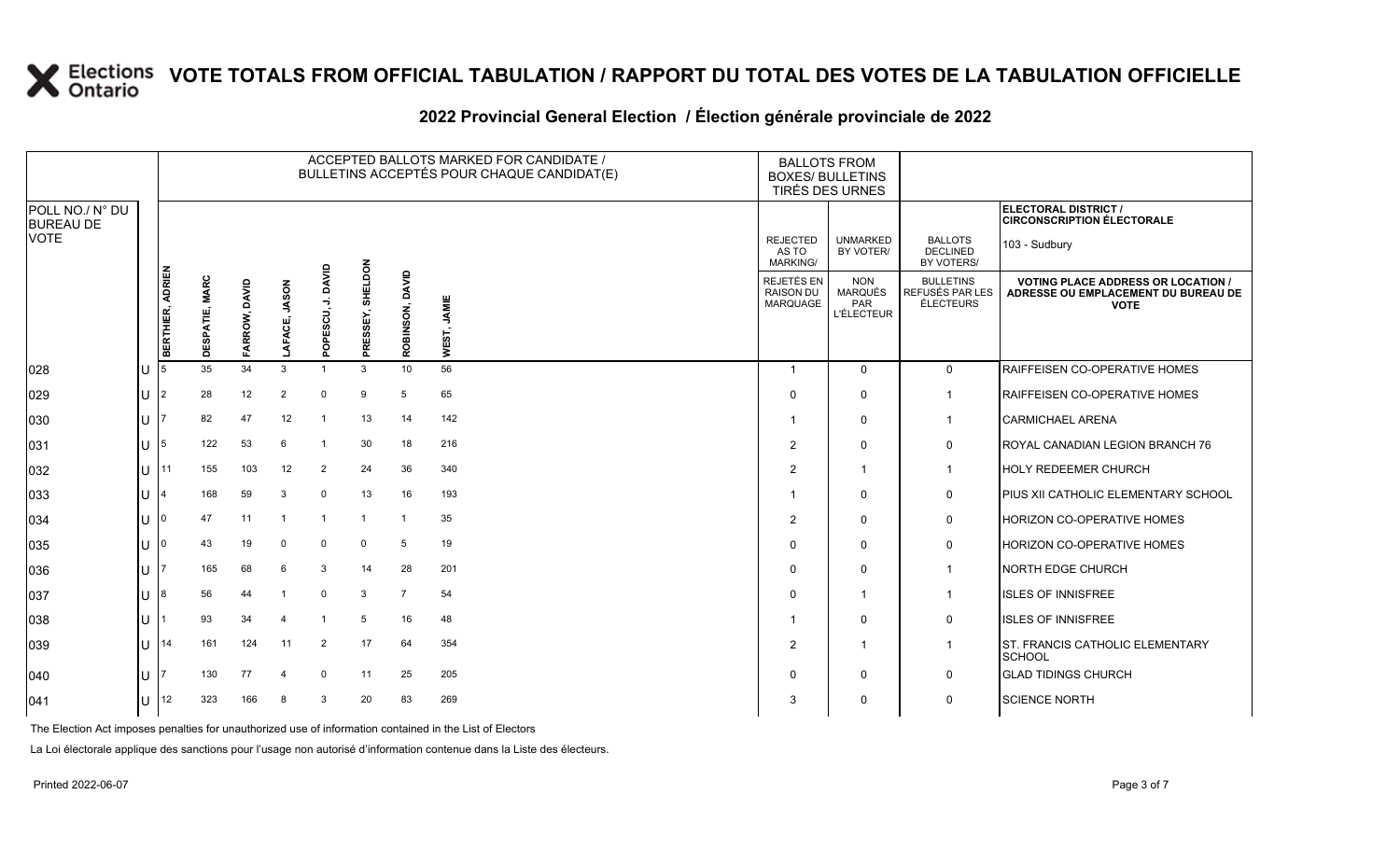### **2022 Provincial General Election / Élection générale provinciale de 2022**

|                                     | ACCEPTED BALLOTS MARKED FOR CANDIDATE /<br><b>BALLOTS FROM</b><br>BULLETINS ACCEPTÉS POUR CHAQUE CANDIDAT(E)<br><b>BOXES/ BULLETINS</b><br>TIRÉS DES URNES |                  |                |               |                         |                        |                     |                 |                |                                             |                                                          |                                                  |                                                                                                 |
|-------------------------------------|------------------------------------------------------------------------------------------------------------------------------------------------------------|------------------|----------------|---------------|-------------------------|------------------------|---------------------|-----------------|----------------|---------------------------------------------|----------------------------------------------------------|--------------------------------------------------|-------------------------------------------------------------------------------------------------|
| POLL NO./ N° DU<br><b>BUREAU DE</b> |                                                                                                                                                            |                  |                |               |                         |                        |                     |                 |                |                                             |                                                          |                                                  | <b>ELECTORAL DISTRICT /</b><br><b>CIRCONSCRIPTION ÉLECTORALE</b>                                |
| <b>VOTE</b>                         |                                                                                                                                                            |                  |                |               |                         |                        |                     |                 |                | <b>REJECTED</b><br>AS TO<br><b>MARKING/</b> | <b>UNMARKED</b><br>BY VOTER/                             | <b>BALLOTS</b><br><b>DECLINED</b><br>BY VOTERS/  | 103 - Sudbury                                                                                   |
|                                     |                                                                                                                                                            | BERTHIER, ADRIEN | DESPATIE, MARC | FARROW, DAVID | <b>UASON</b><br>LAFACE, | DAVID<br>⇒<br>POPESCU, | SHELDON<br>PRESSEY, | ROBINSON, DAVID | JAMIE<br>WEST, | REJETÉS EN<br><b>RAISON DU</b><br>MARQUAGE  | <b>NON</b><br><b>MARQUÉS</b><br>PAR<br><b>L'ÉLECTEUR</b> | <b>BULLETINS</b><br>REFUSÉS PAR LES<br>ÉLECTEURS | <b>VOTING PLACE ADDRESS OR LOCATION /</b><br>ADRESSE OU EMPLACEMENT DU BUREAU DE<br><b>VOTE</b> |
| 042                                 |                                                                                                                                                            |                  | 179            | 96            | $\boldsymbol{\Delta}$   | $\mathbf{3}$           | 15                  | 25              | 171            |                                             | $\Omega$                                                 | $\mathbf 0$                                      | ÉCOLE PUBLIQUE HÉLÈNE-GRAVEL                                                                    |
| 043                                 | U                                                                                                                                                          | 6                | 289            | 131           | $\overline{4}$          | $\overline{0}$         | 15                  | 22              | 172            |                                             | $\overline{2}$                                           | $\overline{1}$                                   | <b>HOLIDAY INN SUDBURY</b>                                                                      |
| 044                                 | U                                                                                                                                                          |                  | 159            | 92            | 3                       | -1                     | 21                  | 34              | 208            |                                             | $\overline{\mathbf{1}}$                                  | $\mathbf 0$                                      | MACLEOD PUBLIC SCHOOL                                                                           |
| 045                                 | U.                                                                                                                                                         |                  | 48             | 26            | $\Omega$                | $\mathbf 0$            | 6                   | 14              | 38             |                                             | $\Omega$                                                 | 0                                                | THE TOWERS                                                                                      |
| 046                                 | U                                                                                                                                                          | 2                | 28             | 10            | -1                      | $\overline{1}$         | 2                   | 8               | 64             | $\Omega$                                    | $\Omega$                                                 | 0                                                | THE TOWERS                                                                                      |
| 047                                 | U                                                                                                                                                          |                  | 245            | 193           |                         | 0                      | 16                  | 64              | 267            | 3                                           | $\Omega$                                                 | $\mathbf 0$                                      | LO-ELLEN PARK SECONDARY SCHOOL                                                                  |
| 048                                 | U                                                                                                                                                          |                  | 36             | 14            | $\overline{2}$          | $\mathbf 0$            | $\Omega$            | 3               | 43             |                                             | 0                                                        | 0                                                | MINE MILL LOCAL 598 - HALL                                                                      |
| 049                                 | U                                                                                                                                                          |                  | 36             | 6             | 3                       | $\mathbf 0$            | $\mathbf 0$         | $\mathbf 0$     | 31             | $\overline{2}$                              | $\mathbf 0$                                              | $\mathbf 0$                                      | MINE MILL LOCAL 598 - HALL                                                                      |
| 400                                 | U                                                                                                                                                          | $\mathfrak{p}$   | 17             | 9             | $\Omega$                | $\mathbf 0$            | $\overline{2}$      | $5\phantom{.0}$ | 27             | 8                                           | $\Omega$                                                 | $\mathsf{O}$                                     | <b>CHRIST THE KING CENTRE</b>                                                                   |
| 401                                 | $\cup$                                                                                                                                                     |                  | 25             | 17            | $\overline{4}$          | $\overline{0}$         | $\Omega$            | 2               | 55             | $\overline{2}$                              | $\overline{2}$                                           | 0                                                | <b>CITY VIEW GARDENS APARTMENTS</b>                                                             |
| 402                                 | U                                                                                                                                                          |                  | 16             | 19            | -1                      | $\overline{0}$         | $\Omega$            | 8               | 31             | $\overline{2}$                              | $\mathbf 0$                                              | 0                                                | <b>EASTVIEW GARDENS APARTMENTS</b>                                                              |
| 403                                 | U                                                                                                                                                          |                  | 31             | 28            | $\Omega$                | $\overline{2}$         | 5                   | $\overline{7}$  | 34             |                                             | $\Omega$                                                 | 0                                                | <b>VILLA CELINO</b>                                                                             |
| 404                                 | U                                                                                                                                                          | 5                | 26             | 16            | $\Omega$                | 0                      | 5                   | 3               | 37             |                                             | $\mathbf 0$                                              | 0                                                | <b>GREENBRIAR APARTMENTS</b>                                                                    |
| 405                                 |                                                                                                                                                            | 2                | 12             | 11            | $\overline{4}$          | $\overline{1}$         | 5                   | 3               | 26             | $\Omega$                                    | $\mathbf 0$                                              | $\mathbf 0$                                      | <b>CHERRY GARDENS APARTMENTS</b>                                                                |

The Election Act imposes penalties for unauthorized use of information contained in the List of Electors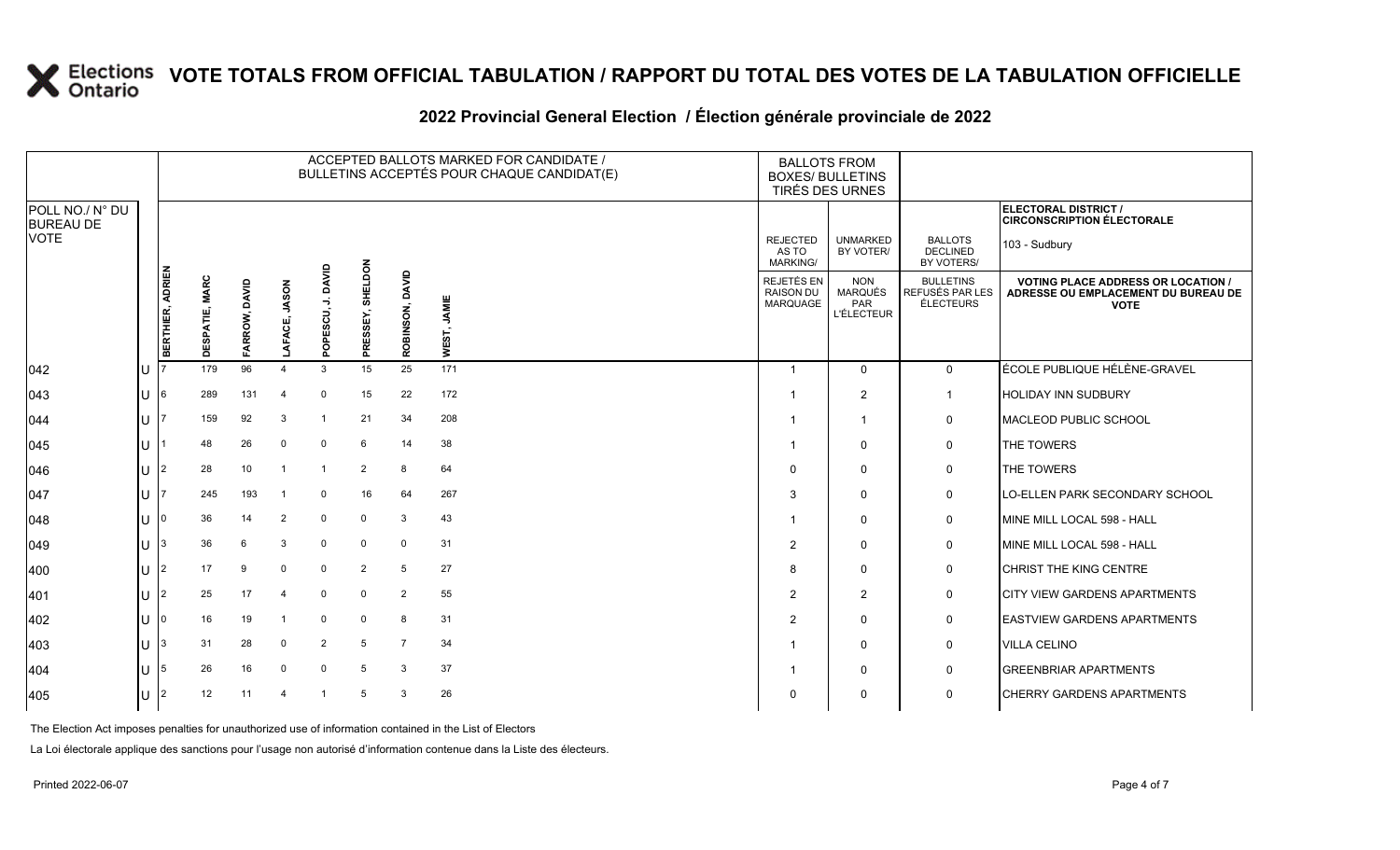### **2022 Provincial General Election / Élection générale provinciale de 2022**

|                                     |     |                         |                |               |                        |                         |                     |                 | ACCEPTED BALLOTS MARKED FOR CANDIDATE /<br>BULLETINS ACCEPTÉS POUR CHAQUE CANDIDAT(E) | <b>BOXES/ BULLETINS</b>                     | <b>BALLOTS FROM</b><br>TIRÉS DES URNES                   |                                                  |                                                                                                 |  |
|-------------------------------------|-----|-------------------------|----------------|---------------|------------------------|-------------------------|---------------------|-----------------|---------------------------------------------------------------------------------------|---------------------------------------------|----------------------------------------------------------|--------------------------------------------------|-------------------------------------------------------------------------------------------------|--|
| POLL NO./ N° DU<br><b>BUREAU DE</b> |     |                         |                |               |                        |                         |                     |                 |                                                                                       |                                             |                                                          |                                                  | ELECTORAL DISTRICT /<br><b>CIRCONSCRIPTION ÉLECTORALE</b>                                       |  |
| <b>VOTE</b>                         |     |                         |                |               |                        |                         |                     |                 |                                                                                       | <b>REJECTED</b><br>AS TO<br><b>MARKING/</b> | <b>UNMARKED</b><br>BY VOTER/                             | <b>BALLOTS</b><br><b>DECLINED</b><br>BY VOTERS/  | 103 - Sudbury                                                                                   |  |
|                                     |     | BERTHIER, ADRIEN        | DESPATIE, MARC | FARROW, DAVID | <b>NOSAL</b><br>AFACE, | DAVID<br>₹<br>POPESCU,  | SHELDON<br>PRESSEY, | ROBINSON, DAVID | JAMIE<br>WEST,                                                                        | REJETÉS EN<br><b>RAISON DU</b><br>MARQUAGE  | <b>NON</b><br><b>MARQUÉS</b><br>PAR<br><b>L'ÉLECTEUR</b> | <b>BULLETINS</b><br>REFUSÉS PAR LES<br>ÉLECTEURS | <b>VOTING PLACE ADDRESS OR LOCATION /</b><br>ADRESSE OU EMPLACEMENT DU BUREAU DE<br><b>VOTE</b> |  |
| 406                                 | IU  |                         | 9              | 13            | $\Omega$               | $\Omega$                |                     |                 | 12                                                                                    | $\Omega$                                    | $\mathbf 0$                                              | $\mathsf{O}$                                     | CASA BELLA SENIOR CITIZEN APARTMENTS                                                            |  |
| 407                                 | ΙU  |                         | 23             | 21            | 0                      | $\mathbf 0$             | 3                   | 3               | 37                                                                                    | $\Omega$                                    | $\mathbf 0$                                              | 0                                                | <b>CASWELL MALL AT LOCKERBY TOWERS</b>                                                          |  |
| 408                                 | lU  | 5                       | 33             | 22            | $\Omega$               | 0                       | 5                   | 8               | 36                                                                                    | $\Omega$                                    | $\mathbf 0$                                              | $\pmb{0}$                                        | <b>BIRCH GLEN APARTMENTS</b>                                                                    |  |
| 409                                 | lU  |                         | 26             | 16            | $\overline{2}$         | 0                       | 3                   | $\overline{2}$  | 29                                                                                    |                                             | 0                                                        | 0                                                | THE BANYAN APARTMENTS                                                                           |  |
| 410                                 | lu  |                         | 17             | 10            | $\overline{4}$         | $\overline{\mathbf{1}}$ | $\overline{2}$      | 6               | 37                                                                                    | -1                                          | $\mathbf 0$                                              | 0                                                | <b>BENVENUTO APARTMENTS</b>                                                                     |  |
| 411                                 | lU  | $\Omega$                | 22             | 20            |                        |                         | $\mathbf 0$         | 3               | 44                                                                                    | $\Omega$                                    | $\mathbf 0$                                              | $\mathbf{1}$                                     | THE SUMMIT APARTMENTS                                                                           |  |
| 412                                 | IП  |                         | 44             | 39            | - 1                    | $\mathbf 0$             | $\mathbf 0$         | 6               | 35                                                                                    | $\Omega$                                    | $\mathbf 0$                                              | 0                                                | STOP 2200 APARTMENTS                                                                            |  |
| 413                                 | lu  | 4                       | 54             | 55            |                        | $\mathbf 0$             | $\overline{4}$      | 5               | 32                                                                                    | $\Omega$                                    | $\mathbf 0$                                              | 0                                                | <b>ROCKVIEW TOWERS</b>                                                                          |  |
| 414                                 | ΙU  |                         | $\overline{7}$ | 13            |                        |                         | $\overline{4}$      | 5               | 45                                                                                    | $\Omega$                                    | 6                                                        | $\overline{2}$                                   | THE BALMORAL APARTMENTS                                                                         |  |
| 415                                 | ΠT  | $\overline{\mathbf{A}}$ | 16             | 19            | - 1                    | $\mathbf 0$             | $\overline{1}$      | $\overline{1}$  | 17                                                                                    | $\Omega$                                    | 0                                                        | 0                                                | <b>BONIK TOWERS</b>                                                                             |  |
| 416                                 | lU  | 5                       | 54             | 25            | $\mathbf 0$            | $\mathbf 0$             | $\overline{7}$      | $\overline{7}$  | 48                                                                                    | $\Omega$                                    | $\mathbf 0$                                              | 0                                                | <b>SOUTHEND APARTMENTS</b>                                                                      |  |
| 700                                 | lu- |                         | 8              | 9             | -1                     | 0                       | $\mathbf 0$         | $\overline{2}$  | $\overline{7}$                                                                        | $\mathbf{0}$                                | $\mathbf 0$                                              | 0                                                | THE WALFORD ON THE PARK                                                                         |  |
| 701                                 | IП  |                         | 18             | 21            | - 1                    | $\mathbf 0$             | $\mathbf 0$         | $\overline{2}$  | 11                                                                                    | $\Omega$                                    | $\overline{1}$                                           | 0                                                | <b>RED OAK VILLA</b>                                                                            |  |
| 702                                 | lU. | 4                       | 15             | 34            | 4                      | $\overline{2}$          | $\overline{2}$      |                 | 30                                                                                    | 3                                           | 0                                                        | 0                                                | PIONEER MANOR                                                                                   |  |

The Election Act imposes penalties for unauthorized use of information contained in the List of Electors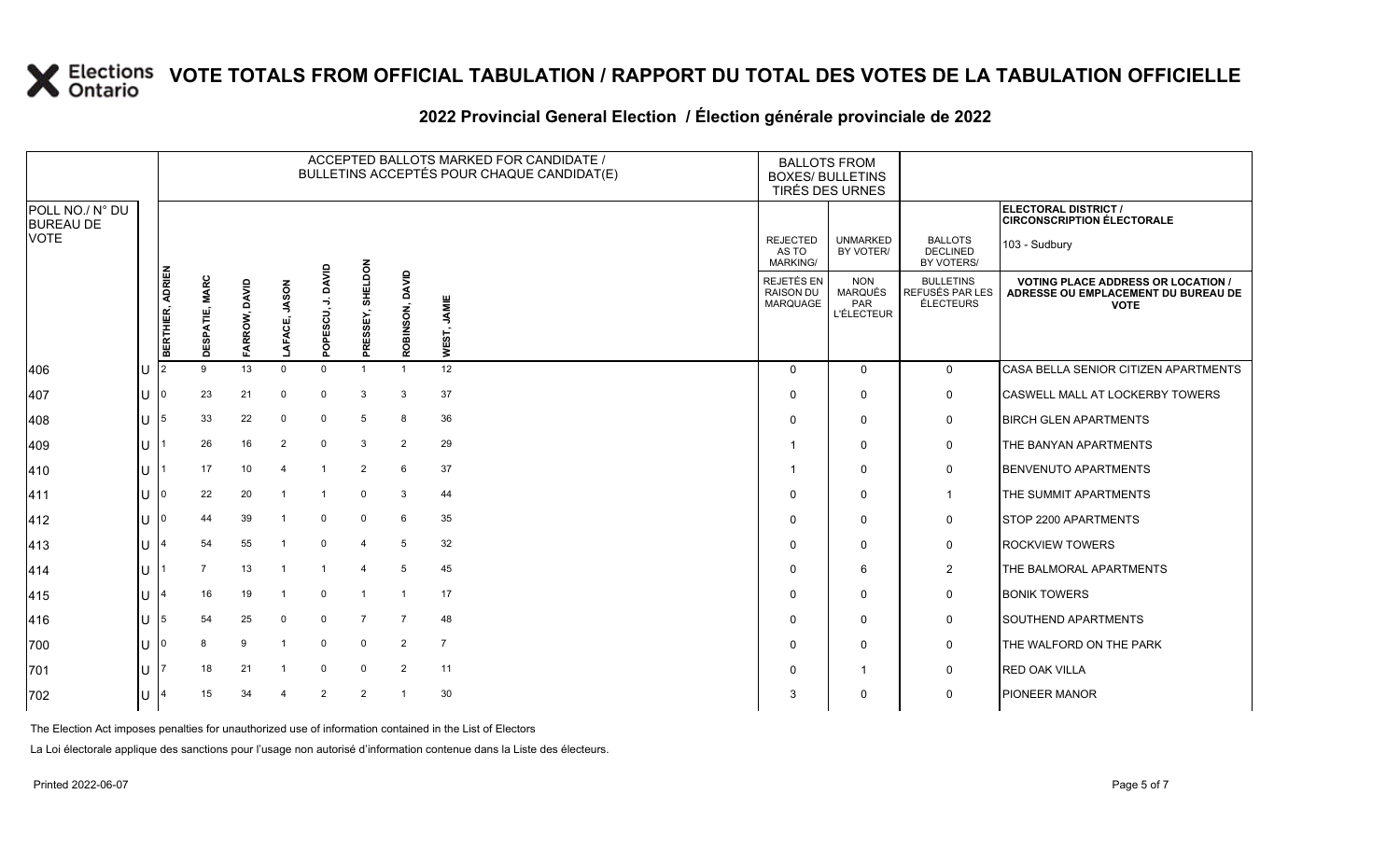### **2022 Provincial General Election / Élection générale provinciale de 2022**

|                                     |    |                  |                |               |                        |               |                         |                         | ACCEPTED BALLOTS MARKED FOR CANDIDATE /<br>BULLETINS ACCEPTÉS POUR CHAQUE CANDIDAT(E) |                                             | <b>BALLOTS FROM</b><br><b>BOXES/ BULLETINS</b><br><b>TIRÉS DES URNES</b> |                                                  |                                                                                                 |
|-------------------------------------|----|------------------|----------------|---------------|------------------------|---------------|-------------------------|-------------------------|---------------------------------------------------------------------------------------|---------------------------------------------|--------------------------------------------------------------------------|--------------------------------------------------|-------------------------------------------------------------------------------------------------|
| POLL NO./ N° DU<br><b>BUREAU DE</b> |    |                  |                |               |                        |               |                         |                         |                                                                                       |                                             |                                                                          |                                                  | <b>ELECTORAL DISTRICT /</b><br><b>CIRCONSCRIPTION ÉLECTORALE</b>                                |
| <b>VOTE</b>                         |    |                  |                |               |                        |               | <b>NOCI</b>             |                         |                                                                                       | <b>REJECTED</b><br>AS TO<br><b>MARKING/</b> | <b>UNMARKED</b><br>BY VOTER/                                             | <b>BALLOTS</b><br><b>DECLINED</b><br>BY VOTERS/  | 103 - Sudbury                                                                                   |
|                                     |    | BERTHIER, ADRIEN | DESPATIE, MARC | FARROW, DAVID | <b>NOSAL</b><br>5<br>₹ | DAVID<br>ESCU | 퓕<br>SSEY,<br>PRE       | ROBINSON, DAVID         | JAMIE<br>WEST,                                                                        | REJETÉS EN<br><b>RAISON DU</b><br>MARQUAGE  | <b>NON</b><br><b>MARQUÉS</b><br>PAR<br><b>L'ÉLECTEUR</b>                 | <b>BULLETINS</b><br>REFUSÉS PAR LES<br>ÉLECTEURS | <b>VOTING PLACE ADDRESS OR LOCATION /</b><br>ADRESSE OU EMPLACEMENT DU BUREAU DE<br><b>VOTE</b> |
| 703                                 | lu |                  | 12             | 9             | $\Omega$               | 인<br>$\Omega$ | $\Omega$                | 2                       | 13                                                                                    | $\overline{1}$                              | $\overline{1}$                                                           | $\mathbf 0$                                      | CHARTWELL WESTMOUNT ON WILLIAM RET.                                                             |
| 704                                 | IП |                  | 6              | 16            |                        |               | $\mathbf 0$             | $\mathbf 0$             | 6                                                                                     | -1                                          | $\mathbf{0}$                                                             | 0                                                | RES.<br><b>EXTENDICARE FALCONBRIDGE</b>                                                         |
| 705                                 | lu |                  | 11             |               |                        | $\mathbf 0$   | $\Omega$                | $\mathbf 0$             | 6                                                                                     | -1                                          | $\mathbf 0$                                                              | 0                                                | LASALLE RESIDENCE FOR SENIORS                                                                   |
| 706                                 | IП | 10 <sup>1</sup>  | 24             | 24            | $\Omega$               |               | $\overline{\mathbf{4}}$ | $\overline{7}$          | 56                                                                                    | -1                                          | $\Omega$                                                                 | 0                                                | FINLANDIA VILLAGE                                                                               |
| 707                                 | Iп |                  | 11             | 8             | $\mathbf 0$            | $\mathbf 0$   | $\mathbf 0$             | $\mathbf 0$             | 6                                                                                     | $\Omega$                                    | $\mathbf{0}$                                                             | 0                                                | ST. JOSEPH'S CONTINUING CARE CENTRE                                                             |
| 708                                 | lu |                  | 13             | 17            |                        | 3             | $\overline{2}$          | $\overline{2}$          | 30                                                                                    | 2                                           | $\Omega$                                                                 | 0                                                | <b>EXTENDICARE YORK</b>                                                                         |
| 709                                 | IН |                  | 20             | 20            | $\Omega$               | $\mathbf 0$   | $\overline{1}$          | $\mathbf 0$             | 12                                                                                    | $\Omega$                                    | $\Omega$                                                                 | 0                                                | THE AMBERWOOD SUITES                                                                            |
| 710                                 | lu |                  | 5              | 6             |                        | $\mathbf 0$   | $\mathbf 0$             | $\mathbf 0$             | 8                                                                                     | $\Omega$                                    | $\mathbf 0$                                                              | 0                                                | ROCKVIEW SENIORS CO-OPERATIVE HOMES                                                             |
| 711                                 | lu |                  | 12             | 10            | $\Omega$               | $\mathbf 0$   | $\Omega$                | $\overline{\mathbf{4}}$ | 15                                                                                    | 3                                           | $\Omega$                                                                 | $\mathbf 1$                                      | CHARTWELL SOUTHWIND RETIREMENT<br><b>RESIDENCE</b>                                              |
| 712                                 | lu |                  |                |               |                        |               |                         |                         | COMBINED WITH 710 / COMBINÉ À 710                                                     |                                             |                                                                          |                                                  |                                                                                                 |
| 713                                 | lu |                  |                | .5            | $\Omega$               | 0             |                         | $\Omega$                | 20                                                                                    | -1                                          | $\overline{1}$                                                           | $\mathbf 0$                                      | THE WALFORD                                                                                     |
| 714                                 | lu |                  |                | 9             |                        | $\mathbf 0$   | $\overline{1}$          | $\Omega$                | 14                                                                                    | $\Omega$                                    | $\mathbf{0}$                                                             | 4                                                | ST. JOSEPH'S VILLA OF SUDBURY                                                                   |
| 715                                 | lu |                  |                |               | $\Omega$               | $\Omega$      | $\Omega$                | 3                       | 15                                                                                    |                                             | $\mathbf{0}$                                                             | $\mathbf 0$                                      | <b>EDDIE LAPIERRE MANOR</b>                                                                     |

The Election Act imposes penalties for unauthorized use of information contained in the List of Electors